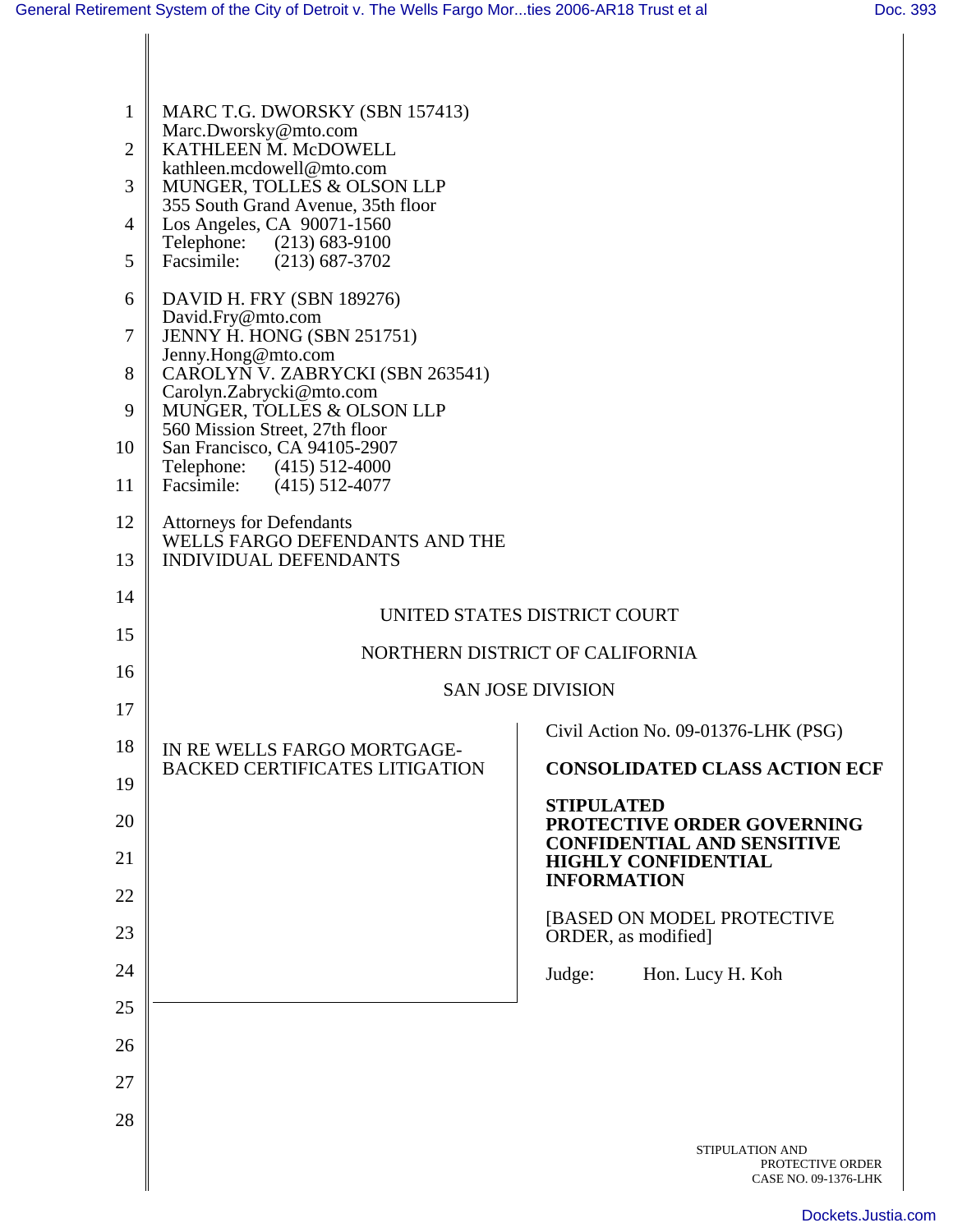1

## 1. PURPOSES AND LIMITATIONS

2 3 4 5 6 7 8 9 10 11 12 13 14 15 16 17 18 19 20 21 22 23 24 25 26 27 28  $-2 -$ STIPULATION AND Disclosure and discovery activity in this action are likely to involve production of confidential, proprietary, or private information for which special protection from public disclosure and from use for any purpose other than prosecuting or defending this litigation may be warranted, including, in particular, confidential or sensitive information which, if not kept confidential, could be injurious to the interests of the affected persons, and which may comprise or include information protected from disclosure under federal and/or state law, including, but not limited to, the Fair Credit Reporting Act, 15 U.S.C. § 1681 et seq. and the Gramm-Leach-Bliley Act, 15 U.S.C. § 6801 et seq. Accordingly, the parties hereby stipulate to and petition the court to enter the following Stipulated Protective Order. The parties acknowledge that this Order does not confer blanket protections on all disclosures or responses to discovery but rather only those documents and information entitled to confidential treatment under the applicable legal principles. The parties further acknowledge, as set forth in Section 14.4 below, that this Stipulated Protective Order does not entitle them to file confidential information under seal; Civil Local Rule 79-5 sets forth the procedures that must be followed and the standards that will be applied when a Party seeks permission from the court to file material under seal. 2. DEFINITIONS 2.1 Challenging Party: a Party or Non-Party that challenges the designation of information or items under this Order. 2.2 "CONFIDENTIAL" Information or Items: information (regardless of how it is generated, stored or maintained) or tangible things that qualify for protection under Federal Rule of Civil Procedure 26(c). 2.3 Counsel (without qualifier): Outside Counsel of Record and House Counsel (as well as their support staff). 2.4 [Not used] 2.5 Designating Party: a Party or Non-Party that designates information or items produced in disclosures or in responses to discovery as "CONFIDENTIAL" or "SENSITIVE HIGHLY CONFIDENTIAL."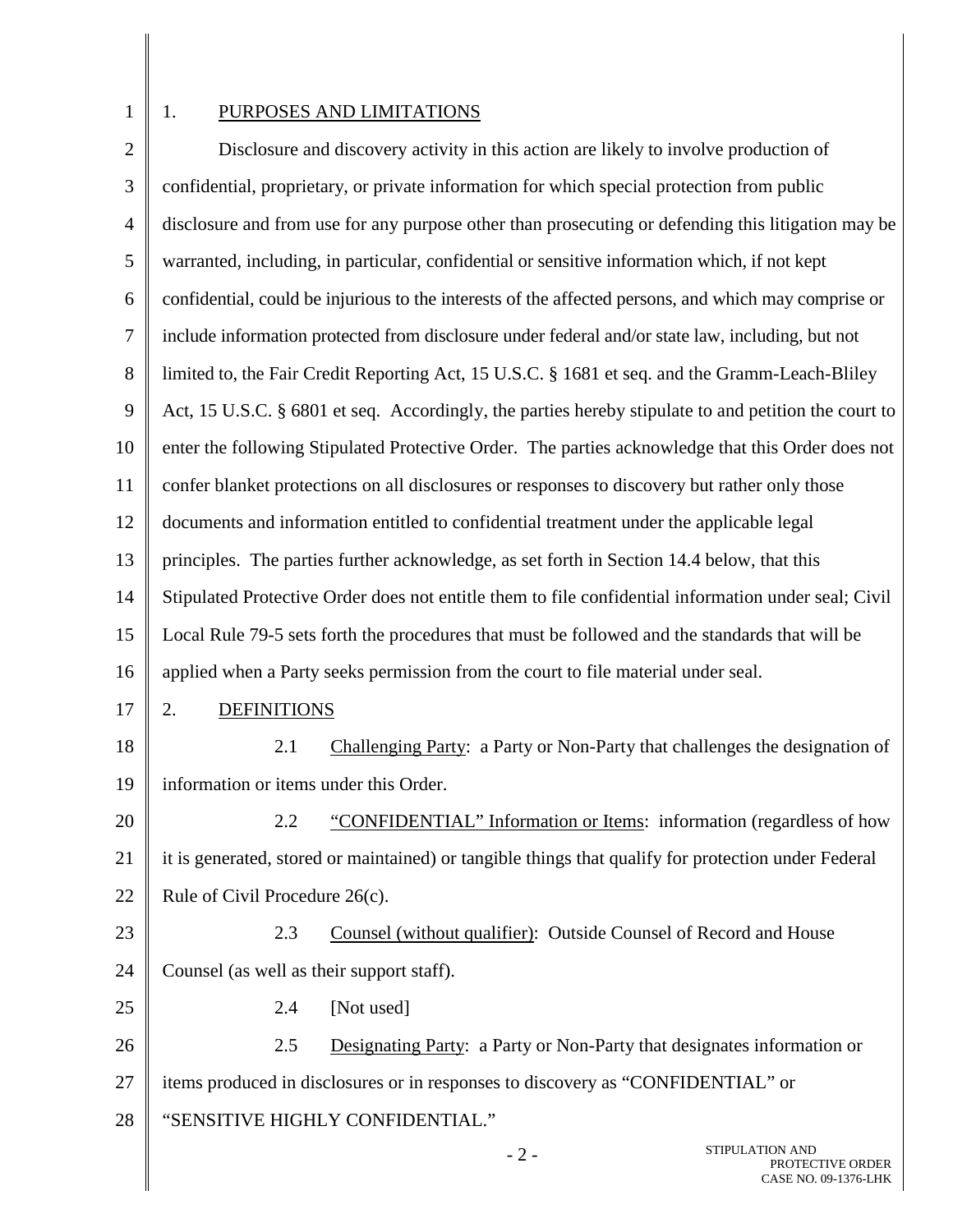1 2 3 4 5 6 7 8 9 10 11 12 13 14 15 16 17 18 19 20 21 22 23 24 25 26 27 28 2.6 Disclosure or Discovery Material: all items or information, regardless of the medium or manner in which it is generated, stored, or maintained (including, among other things, testimony, transcripts, and tangible things), that are produced or generated in disclosures or responses to discovery in this matter. 2.7 Expert: a person with specialized knowledge or experience in a matter pertinent to the litigation who (1) has been retained by a Party or its Counsel to serve as an expert witness or as a consultant in this action, (2) is not a past or current employee of a Party or of a Party's competitor; and (3) at the time of retention, is not anticipated to become an employee of a Party or of a Party's competitor. 2.8 "SENSITIVE HIGHLY CONFIDENTIAL" Information or Items: extremely sensitive, non-public personal information relating to borrowers, consumers and/or other persons, disclosure of which to another Party or Non-Party would create a substantial risk of serious harm that could not be avoided by less restrictive means. 2.9 "Personally Identifiable Information" (PII): personally identifiable information, as defined in 16 C.F.R. § 313.3(o) and/or documents or data which may constitute "consumer reports," as defined in the Fair Credit Reporting Act, 15 U.S.C. § 1681, etc. 2.10 House Counsel: attorneys who are employees of a Party to this action. House Counsel does not include Outside Counsel of Record or any other outside counsel. 2.11 Non-Party: any natural person, partnership, corporation, association, or other legal entity not named as a Party to this action. 2.12 Outside Counsel of Record: attorneys who are not employees of a Party to this action but are retained to represent or advise a Party to this action and have appeared in this action on behalf of that party or are affiliated with a law firm which has appeared on behalf of that Party. 2.13 Party: any party to this action, including those officers, directors, or other employees of the party responsible for overseeing this action and Outside Counsel of Record (and their support staffs).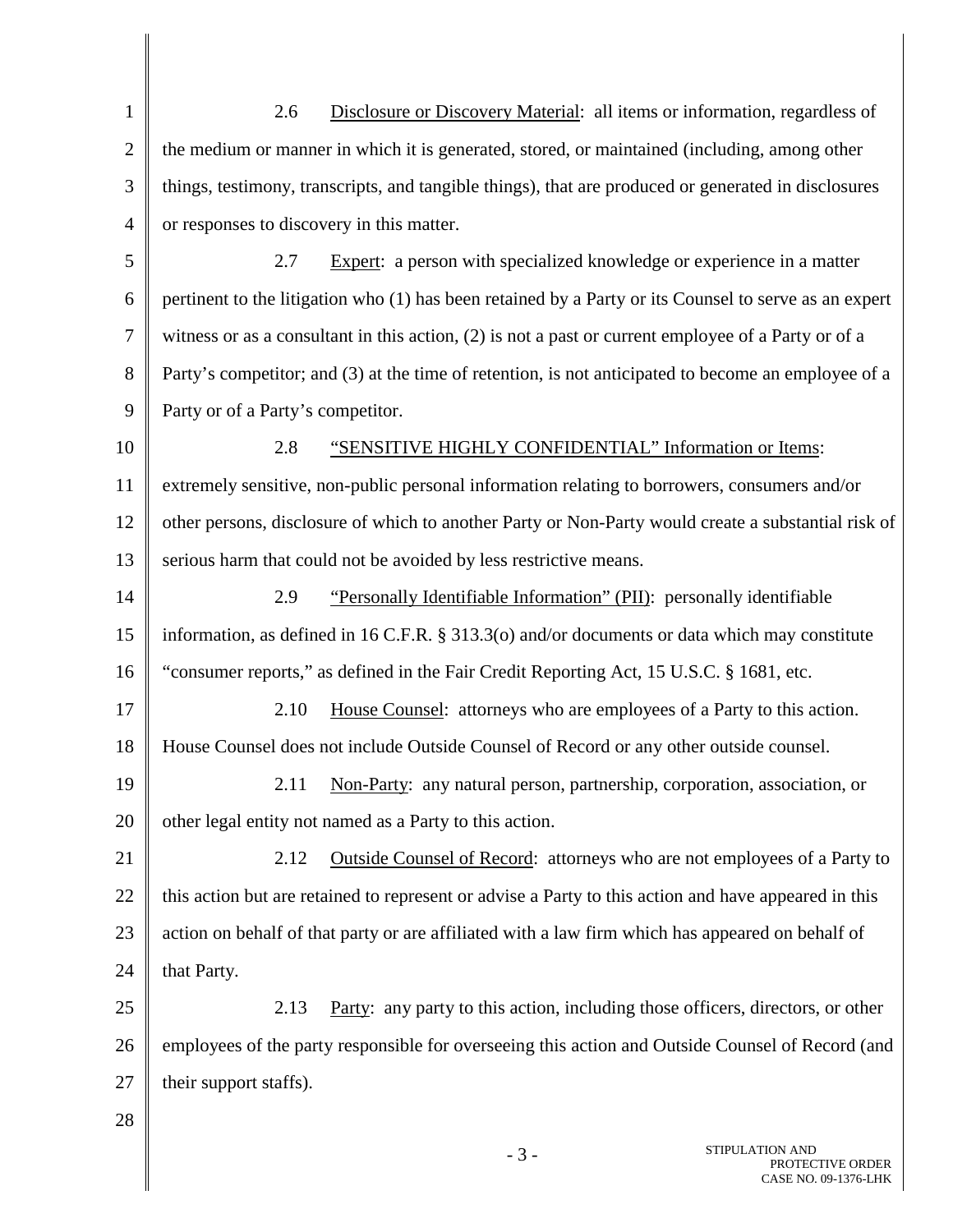1  $\mathfrak{D}$ 3 4 5 6 7 8 9 10 11 12 13 14 15 16 17 18 19 20 21 22 23 24 25 26 27 28  $-4-$ STIPULATION AND 2.14 Producing Party: a Party or Non-Party that produces Disclosure or Discovery Material in this action. 2.15 Professional Vendors: persons or entities that provide litigation support services (e.g., photocopying, videotaping, translating, preparing exhibits or demonstrations, and organizing, storing, or retrieving data in any form or medium) and their employees and subcontractors. 2.16 Protected Material: any Disclosure or Discovery Material that is designated as "CONFIDENTIAL" or "SENSITIVE HIGHLY CONFIDENTIAL." 2.17 Receiving Party: a Party that receives Disclosure or Discovery Material from a Producing Party. 3. SCOPE 3.1 The protections conferred by this Stipulated Protective Order cover not only Protected Material (as defined above), but also (1) any information copied or extracted from Protected Material; (2) all copies, excerpts, summaries, or compilations of Protected Material; and (3) any testimony, conversations, or presentations by Parties or their Counsel that might reveal Protected Material. However, the protections conferred by this Stipulated Protective Order do not cover the following information: (1) any information that is in the public domain at the time of disclosure to a Receiving Party or becomes part of the public domain after its disclosure to a Receiving Party as a result of publication not involving a violation of this Order, including becoming part of the public record through trial or otherwise; and (2) any information known to the Receiving Party prior to the disclosure or obtained by the Receiving Party after the disclosure from a source who obtained the information lawfully and under no obligation of confidentiality to the Designating Party. Any use of Protected Material at trial shall be governed by a separate agreement or order. 3.2 All non-public Disclosure or Discovery Material shall be used solely for purposes of conducting this action and not for any other purpose whatsoever. 3.3 The Court shall retain jurisdiction over this Stipulated Protective Order after the conclusion of the action, and any persons to whom Protected Material is disclosed shall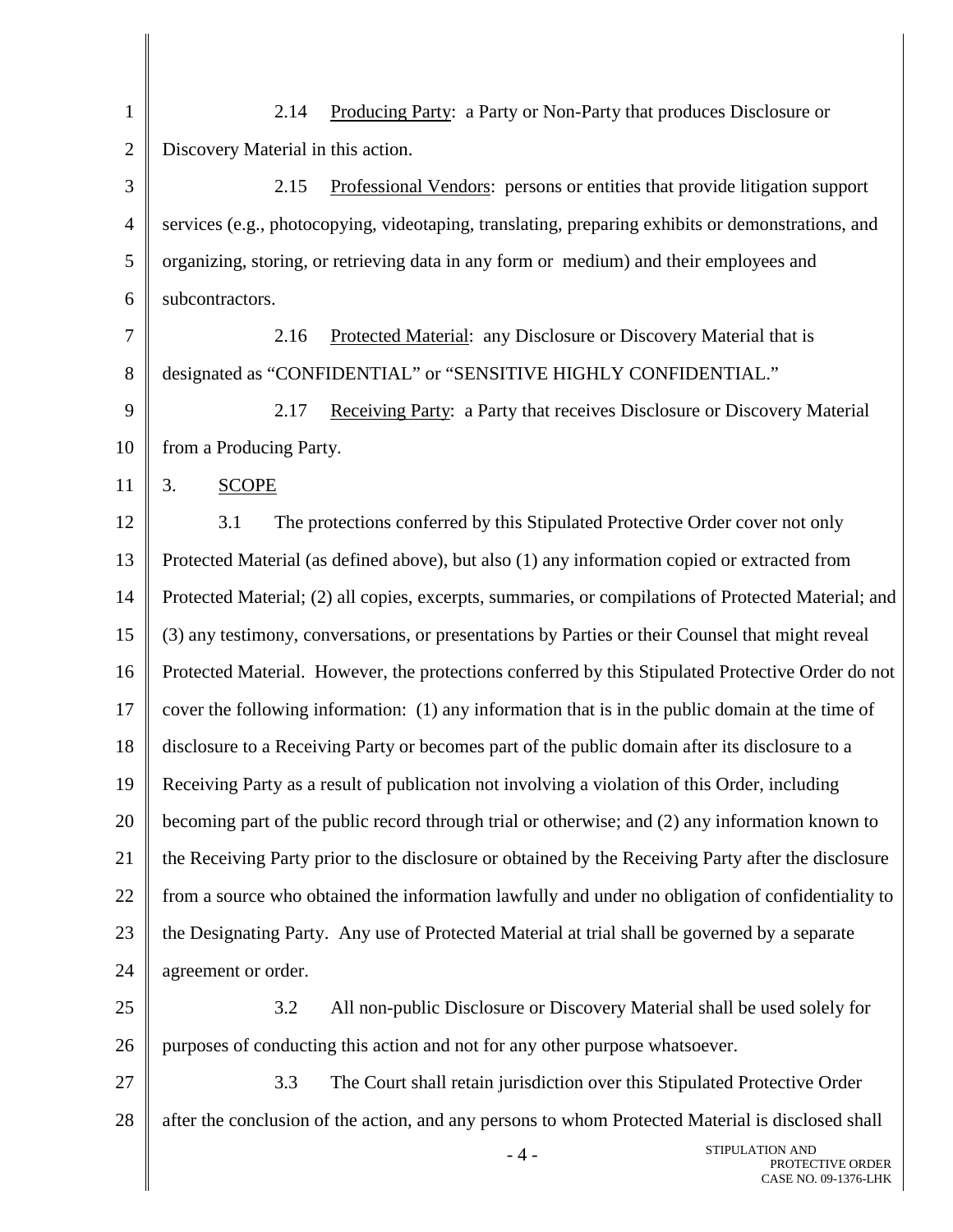be subject to the jurisdiction of this Court concerning any issue relating to this Stipulated

 $\mathfrak{D}$ Protective Order.

4. DURATION

4 5 6 7 8 9 10 Even after final disposition of this litigation, the confidentiality obligations imposed by this Order shall remain in effect until a Designating Party agrees otherwise in writing or a court order otherwise directs. Final disposition shall be deemed to be the later of (1) dismissal of all claims and defenses in this action, with or without prejudice; and (2) final judgment herein after the completion and exhaustion of all appeals, rehearings, remands, trials, or reviews of this action, including the time limits for filing any motions or applications for extension of time pursuant to applicable law.

11

1

3

## 5. DESIGNATING PROTECTED MATERIAL

12 13 14 15 16 17 18 19 5.1 Exercise of Restraint and Care in Designating Material for Production. Each Party or Non-Party that designates information or items for protection under this Order must take appropriate measures to limit such designation to specific material that qualifies under the appropriate standards. To the extent it is reasonably practical to do so, the Designating Party must designate for protection only those parts of material, documents, items, or oral or written communications that qualify -- so that other portions of the material, documents, items, or communications for which protection is not warranted are not swept unjustifiably within the ambit of this Order.

20 21 22 23 24 25 26 27 28 Mass, indiscriminate, or routinized designations are prohibited unless justified by specific circumstances. Designations that are shown to be clearly unjustified under the specific circumstances or that have been made for an improper purpose (e.g., to unnecessarily encumber or retard the case development process or to impose unnecessary expenses and burdens on other parties) expose the Designating Party to sanctions. If a Party intends to submit to or file with the Court a document that has been designated Confidential or Sensitive Highly Confidential, the Party may seek permission reasonably in advance of the proposed filing date from the Designating Party to submit or file in the public record, and not under seal, a version of the document that redacts the Confidential or Sensitive Highly Confidential information, or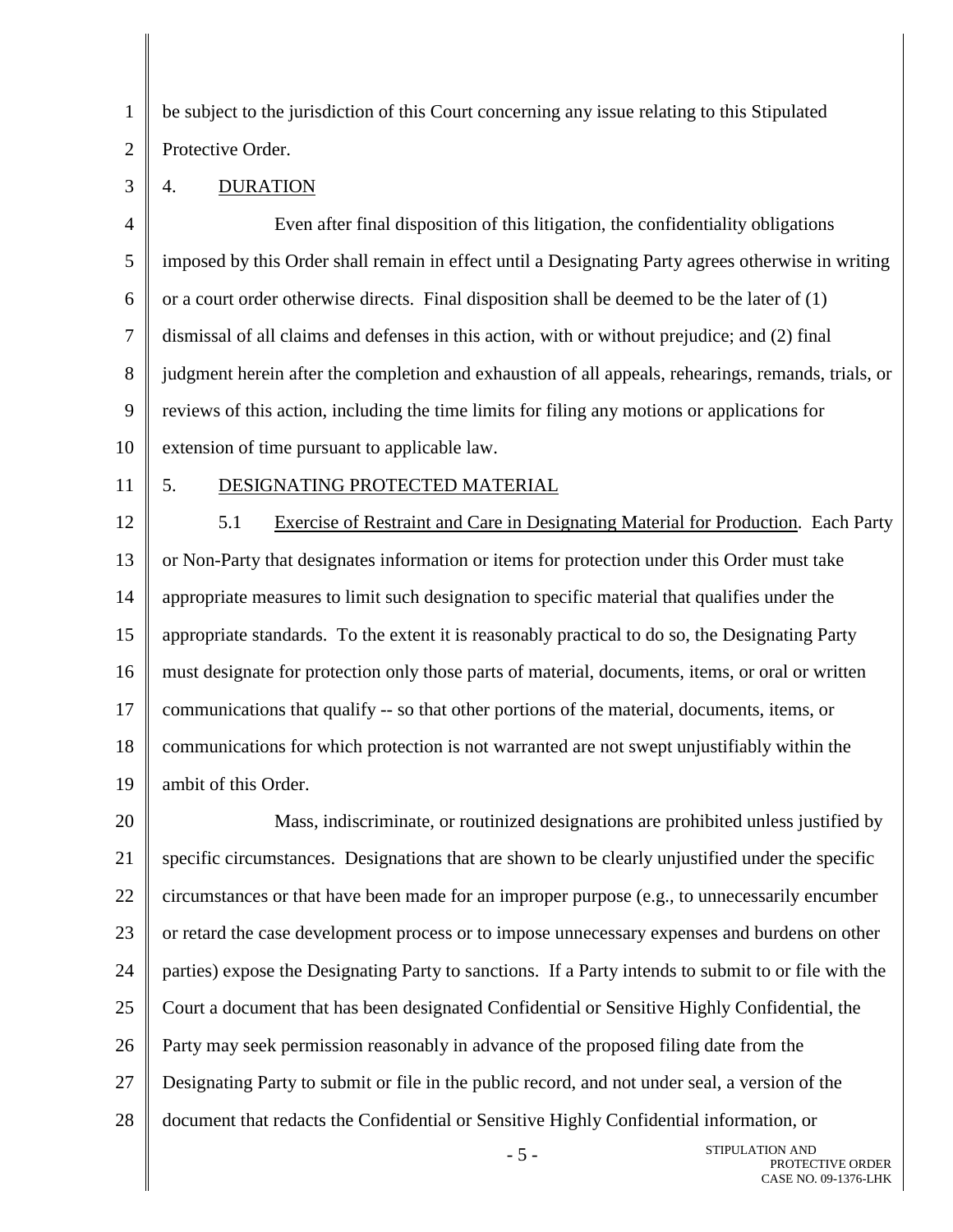1  $\mathfrak{D}$ 3 4 5 6 7 8 9 10 11 12 13 14 15 16 17 18 19 20 21 22 23 24 25 26 27 28 STIPULATION AND specifically identified portions of the document that the Party believes does not contain Confidential or Sensitive Highly Confidential information. The Designating Party or Non-Party shall, within a reasonable time frame, cooperate in reviewing, de-designating, and/or approving or counter-proposing the proposed redactions and/or non-confidential excerpts to be submitted or filed. If it comes to a Designating Party's attention that information or items that it designated for protection do not qualify for protection at all or do not qualify for the level of protection initially asserted, that Designating Party must promptly notify all other parties that it is withdrawing the mistaken designation. 5.2 Manner and Timing of Designations. Except as otherwise provided in this Order, or as otherwise stipulated or ordered, Disclosure or Discovery Material that qualifies for protection under this Order must be clearly so designated before the material is disclosed or produced unless otherwise agreed. Designation in conformity with this Order requires: (a) for information in documentary form (other than transcripts of testimony) that the Producing Party affix the legend "CONFIDENTIAL" OR "SENSITIVE HIGHLY CONFIDENTIAL" to each page that contains protected material. A Party or Non-Party that makes original documents or materials available for inspection need not designate them for protection until after the inspecting Party has indicated which material it would like copied and produced. During the inspection and before the designation, all of the material made available for inspection shall be deemed "SENSITIVE HIGHLY CONFIDENTIAL." After the inspecting Party has identified the documents it wants copied and produced, the Producing Party must determine which documents qualify for protection under this Order. Then, before producing the specified documents, the Producing Party must designate the specified documents in accordance with this Stipulated Protective Order. (b) for testimony given in deposition or other pretrial proceedings that the Designating Party identify on the record, before the close of the deposition, hearing or other proceeding all protected testimony and specify the level of protection being asserted, or by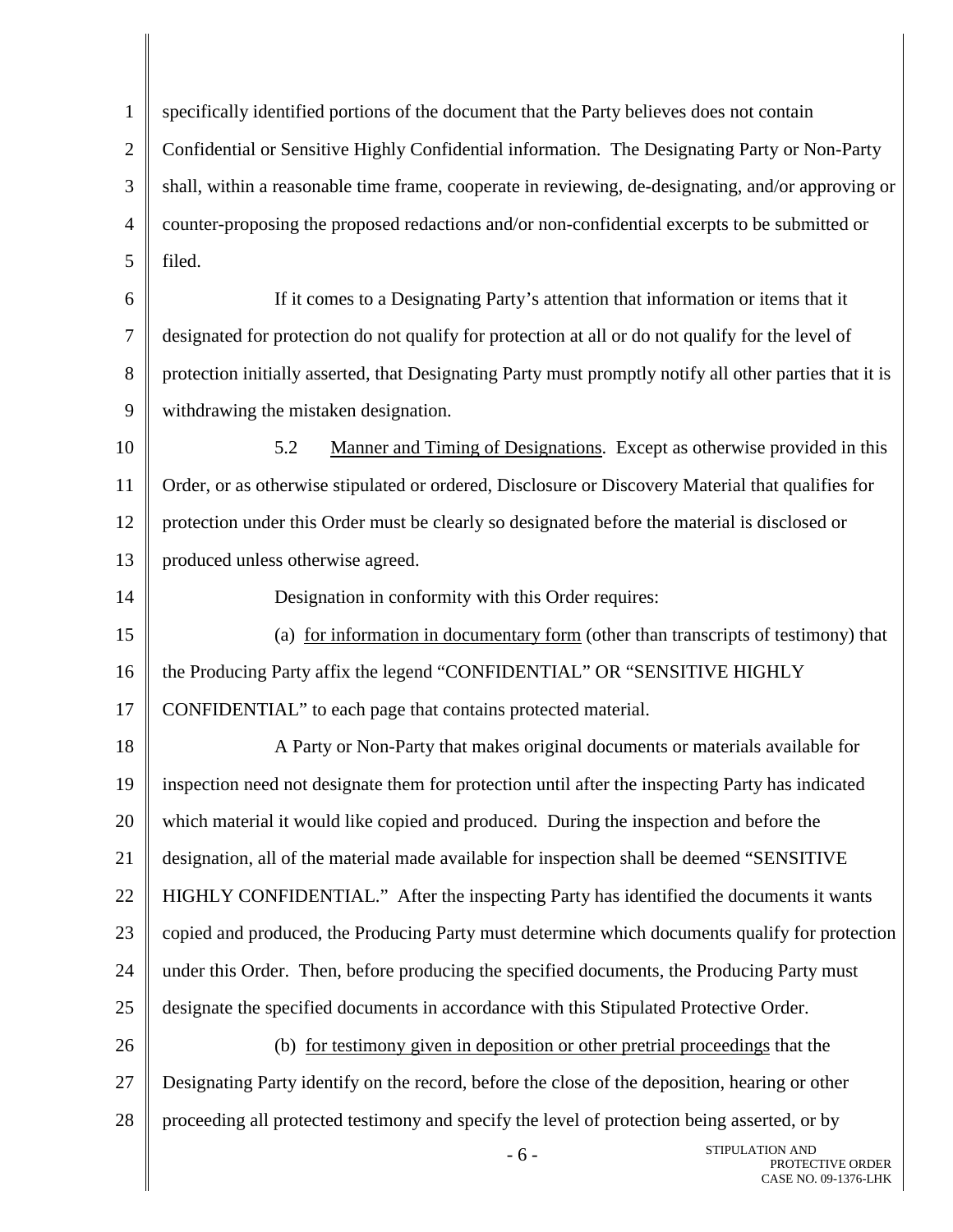1 2 3 4 5 6 7 8 9 10 11 12 13 14 15 16 17 18 19 20 21 22 23 24 25 26 27 written notice, sent by counsel to all parties and the witness within twenty-one (21) days after receiving a copy of the final transcript thereof, unless counsel consent to a shorter reasonable time period within which to designate and such consent shall not be unreasonably withheld in light of impending filing deadlines. Transcripts of all testimony shall be treated as "CONFIDENTIAL" until expiration of this designated time frame. Only those portions of the testimony that are appropriately designated for protection within this designated time frame shall be covered by the provisions of this Stipulated Protective Order, and shall be marked as "CONFIDENTIAL" or "SENSITIVE HIGHLY CONFIDENTIAL" by the court reporter (if designation is made on the record) or by counsel (if designation is made after receipt of the transcript). (c) for information produced in some form other than documentary and for any other tangible items, that the Producing Party affix in a prominent place on the exterior of the container or containers in which the information or item is stored the legend "CONFIDENTIAL" or 'SENSITIVE HIGHLY CONFIDENTIAL." If only some of the information or items warrant protection, the producing party shall, to the extent it is reasonably practical to do so, identify the protected portions and specify the level of protection being asserted. 5.3 Inadvertent Failures to Designate. If timely corrected, an inadvertent failure to designate qualified information or items does not, standing alone, waive the Designating Party's right to secure protection under this Order for such material. Upon timely correction of a designation, the Receiving Party must make reasonable efforts to assure that the material is treated in accordance with the provisions of this Order. 6. CHALLENGING CONFIDENTIALITY DESIGNATIONS 6.1 Timing of Challenges. Any Party or Non-Party may challenge a designation of confidentiality at any time. Unless a prompt challenge to a Designating Party's confidentiality designation is necessary to avoid foreseeable, substantial unfairness, unnecessary economic burdens, or a significant disruption or delay of the litigation, a Party does not waive its right to challenge a confidentiality designation by electing not to mount a challenge promptly after the original designation is disclosed.

28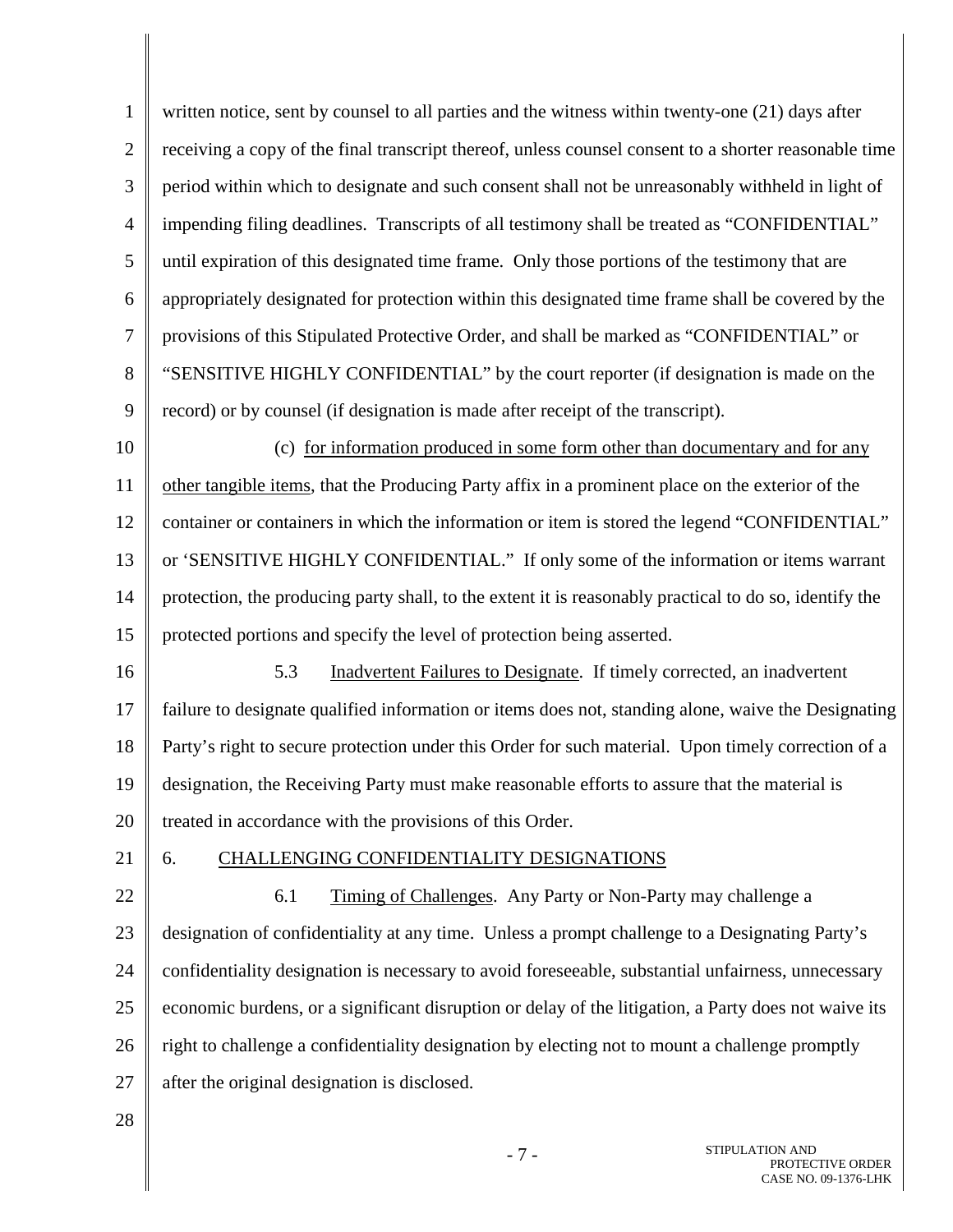1 2 3 4 5 6 7 8 9 10 11 12 13 14 6.2 Meet and Confer. The Challenging Party shall initiate the dispute resolution process by providing written notice of each designation it is challenging and describing the basis for each challenge. To avoid ambiguity as to whether a challenge has been made, the written notice must recite that the challenge to confidentiality is being made in accordance with the specific paragraph of the Stipulated Protective Order. The Parties shall attempt to resolve each challenge in good faith and must begin the process by conferring directly (in voice to voice dialogue; other forms of communication are not sufficient) within fourteen (14) days of the date of service of notice. In conferring, the Challenging Party must explain the basis for its belief that the confidentiality designation was not proper and must give the Designating Party an opportunity to review the designated material, to reconsider the circumstances, and, if no change in designation is offered, to explain the basis for the chosen designation. A Challenging Party may proceed to the next stage of the challenge process only if it has engaged in this meet and confer process first or establishes that the Designating Party is unwilling to participate in the meet and confer process in a timely manner.

15 16 17 18 19 20 21 22 23 24 25 6.3 Judicial Intervention. If the Parties cannot resolve a challenge without court intervention, the Designating Party shall file and serve a motion to retain confidentiality under Civil Local Rules 7 and 37 (and in compliance with Local Rule 79-5, if applicable) within fourteen (14) days of the Parties agreeing that the meet and confer process will not resolve their dispute. Each such motion must be accompanied by a competent declaration affirming that the movant has complied with the meet and confer requirements imposed in the preceding paragraph. In addition, the Challenging Party may file a motion challenging a confidentiality designation at any time if there is good cause for doing so, including a challenge to the designation of a deposition transcript or any portion thereof. Any motion brought pursuant to this provision must be accompanied by a competent declaration affirming that the movant has complied with the meet and confer requirements imposed in the preceding paragraph.

26 27 28 The burden of persuasion in any such challenge proceeding shall be on the Designating Party. Frivolous challenges, and those made for an improper purpose (e.g., to harass or impose unnecessary expenses and burdens) may expose a Party to sanctions. Any protected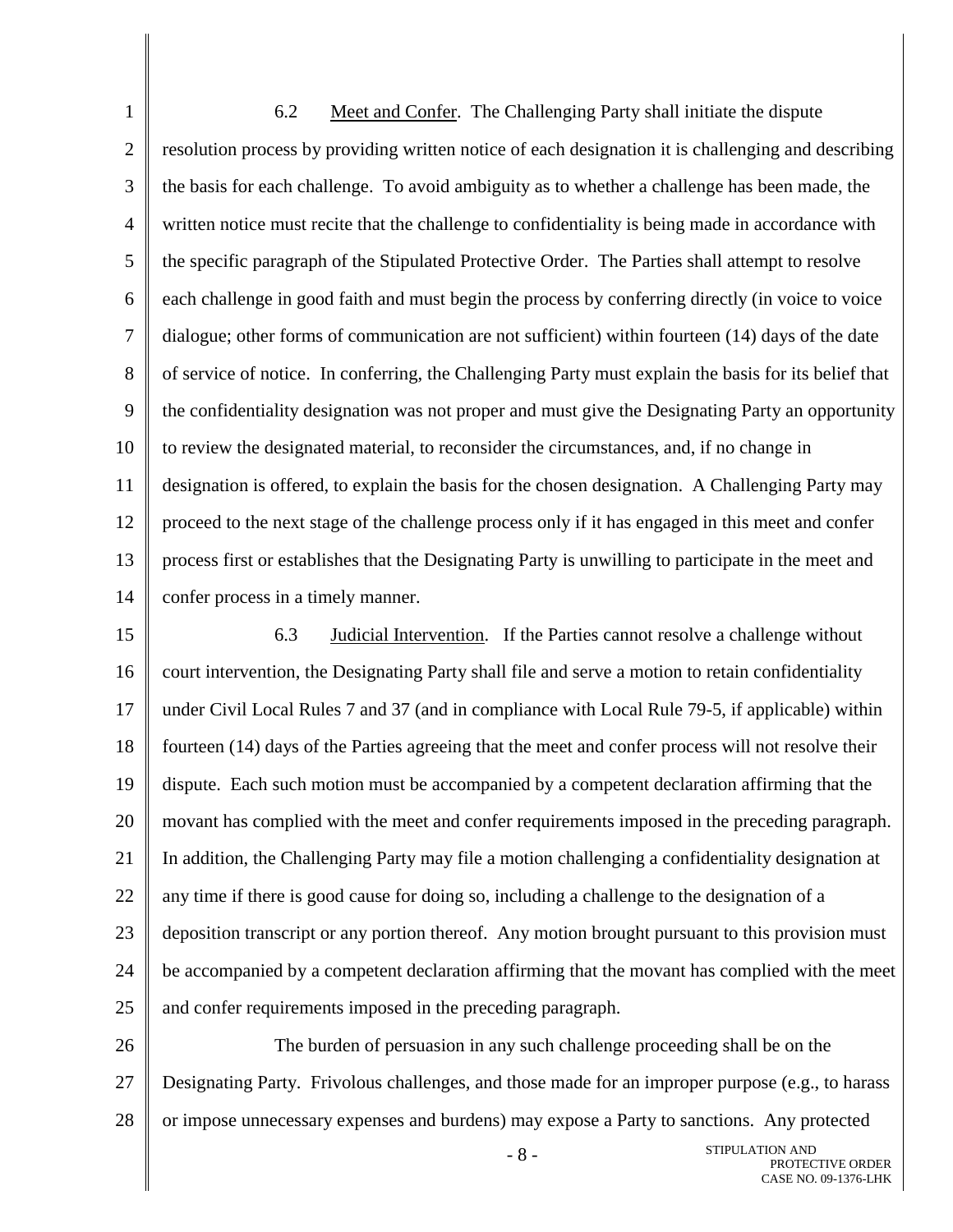| $\mathbf{1}$   | material as to which such an application is made shall continue to be treated as                    |
|----------------|-----------------------------------------------------------------------------------------------------|
| $\overline{2}$ | "CONFIDENTIAL" or "SENSITIVE HIGHLY CONFIDENTIAL" until the Court's decision on                     |
| 3              | such an application is issued.                                                                      |
| 4              | 7.<br>ACCESS TO AND USE OF PROTECTED MATERIAL                                                       |
| 5              | 7.1<br><b>Basic Principles.</b> A Receiving Party may use Protected Material that is                |
| 6              | disclosed or produced by another Party or by a Non-Party in connection with this case only for      |
| 7              | prosecuting, defending, or attempting to settle this litigation. Such Protected Material may be     |
| 8              | disclosed only to the categories of persons and under the conditions described in this Order.       |
| 9              | When the litigation has been terminated, a Receiving Party must comply with the provisions of       |
| 10             | section 15 below (FINAL DISPOSITION).                                                               |
| 11             | Protected Material must be stored and maintained by a Receiving Party at a                          |
| 12             | location and in a secure manner that ensures that access is limited to the persons authorized under |
| 13             | this Order.                                                                                         |
| 14             | Disclosure of "CONFIDENTIAL" Information or Items. Unless otherwise<br>7.2                          |
| 15             | ordered by the court or permitted in writing by the Designating Party, a Receiving Party may        |
| 16             | disclose any information or item designated "CONFIDENTIAL" only to:                                 |
| 17             | (a) the Receiving Party's Outside Counsel of Record in this action, as well as                      |
| 18             | employees of said Outside Counsel of Record to whom it is reasonably necessary to disclose the      |
| 19             | information for this action;                                                                        |
| 20             | (b) named individual Parties and representatives of the named entity Parties                        |
| 21             | responsible for overseeing the action to whom disclosure is reasonably necessary for this           |
| 22             | litigation;                                                                                         |
| 23             | (c) Experts (as defined in this Order) of the Receiving Party to whom disclosure is                 |
| 24             | reasonably necessary for this litigation;                                                           |
| 25             | (d) the court and its personnel, including mediators and special masters;                           |
| 26             | (e) court reporters and their staff, professional jury or trial consultants, and                    |
| 27             | Professional Vendors to whom disclosure is reasonably necessary for this litigation;                |
| 28             |                                                                                                     |
|                | STIPULATION AND                                                                                     |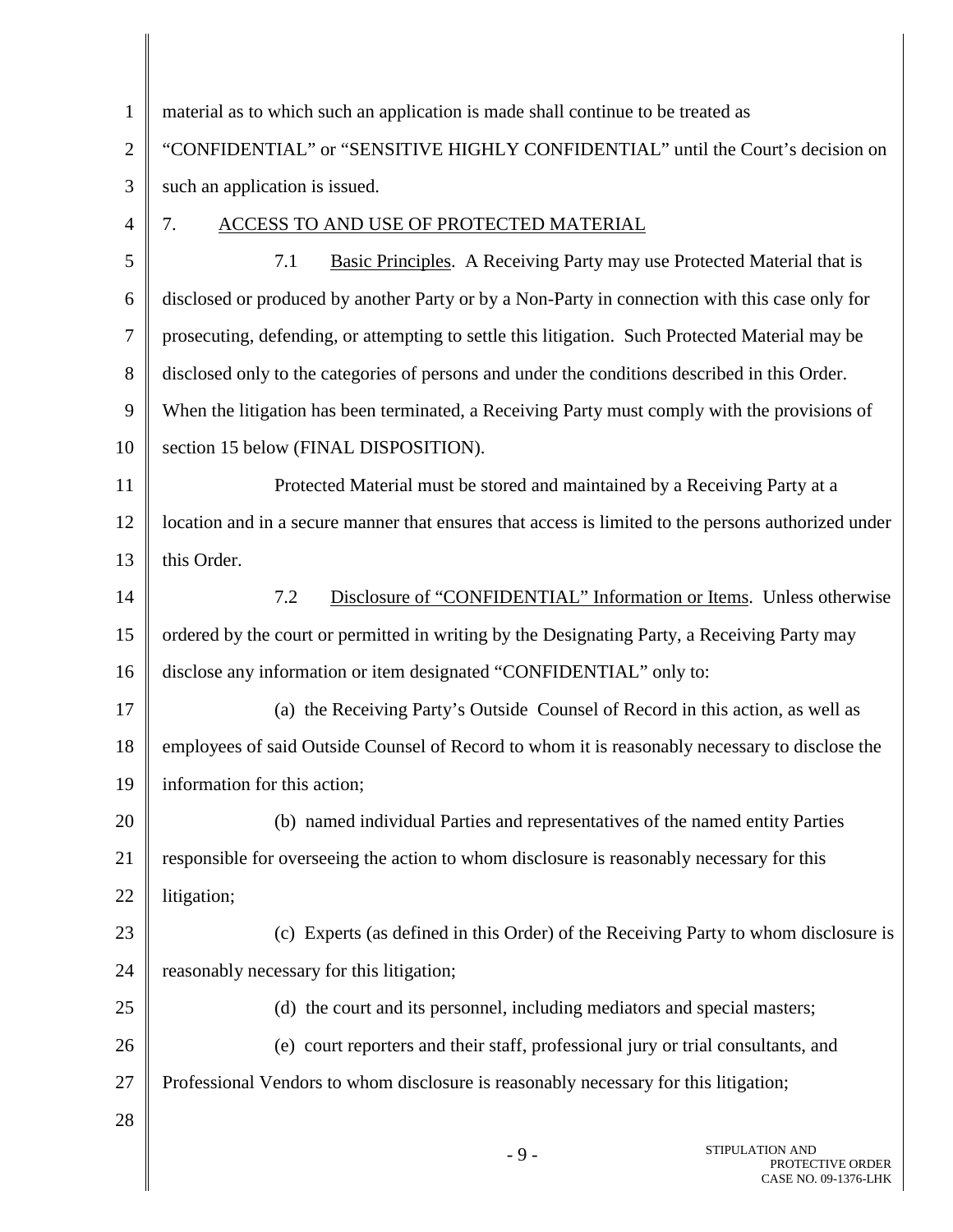| $\mathbf{1}$   | (f) any person whose deposition is noticed to be taken in the action and any                       |  |
|----------------|----------------------------------------------------------------------------------------------------|--|
| $\mathbf{2}$   | deponent during a deposition to whom disclosure is reasonably necessary;                           |  |
| 3              | (g) any person who is identified, by the disclosure or discovery material itself,                  |  |
| $\overline{4}$ | testimony, metadata, or otherwise, as the author or recipient of the "CONFIDENTIAL" or             |  |
| 5              | "SENSITIVE HIGHLY CONFIDENTIAL" material or who is referred to in the                              |  |
| 6              | "CONFIDENTIAL" or "SENSITIVE HIGHLY CONFIDENTIAL" material to be disclosed to                      |  |
| 7              | that person.                                                                                       |  |
| 8              | Disclosure of "SENSITIVE HIGHLY CONFIDENTIAL" Information or<br>7.3                                |  |
| 9              | Items (without acknowledgment). Unless otherwise ordered by the court or permitted in writing      |  |
| 10             | by the Designating Party, a Receiving Party may disclose any information or item designated        |  |
| 11             | "SENSITIVE HIGHLY CONFIDENTIAL" only to:                                                           |  |
| 12             | (a) the Receiving Party's Outside Counsel of Record in this action, as well as                     |  |
| 13             | employees of said Outside Counsel of Record to whom it is reasonably necessary to disclose the     |  |
| 14             | information for this litigation;                                                                   |  |
| 15             | (b) the court and its personnel, including mediators and special masters;                          |  |
| 16             | Disclosure of "SENSITIVE HIGHLY CONFIDENTIAL" Information or<br>7.3.1                              |  |
| 17             | Items (with acknowledgment). Outside Counsel for the Receiving Party may disclose                  |  |
| 18             | "SENSITIVE HIGHLY CONFIDENTIAL" material to the following persons only as reasonably               |  |
| 19             | necessary to the conduct of the action and only if: 1) Outside Counsel for the Receiving Party has |  |
| 20             | redacted from the "SENSITIVE HIGHLY CONFIDENTIAL" material what it believes in good                |  |
| 21             | faith constitutes PII, or 2) Outside Counsel for the Receiving Party has a good faith basis to     |  |
| 22             | believe that the PII itself is material and necessary to the resolution of a disputed issue in the |  |
| 23             | action ("Relevant PII Information"):                                                               |  |
| 24             | (c) named individual Parties and representatives of the named entity Parties                       |  |
| 25             | responsible for overseeing the action to whom disclosure is reasonably necessary for this          |  |
| 26             | litigation and who have signed the "Acknowledgment and Agreement to Be Bound" that is              |  |
| 27             | attached hereto as Exhibit A;                                                                      |  |
| 28             | (d) Experts (as defined in this Order) of the Receiving Party to whom disclosure is                |  |
|                | STIPULATION AND<br>$-10-$<br>PROTECTIVE ORDER<br>CASE NO. 09-1376-LHK                              |  |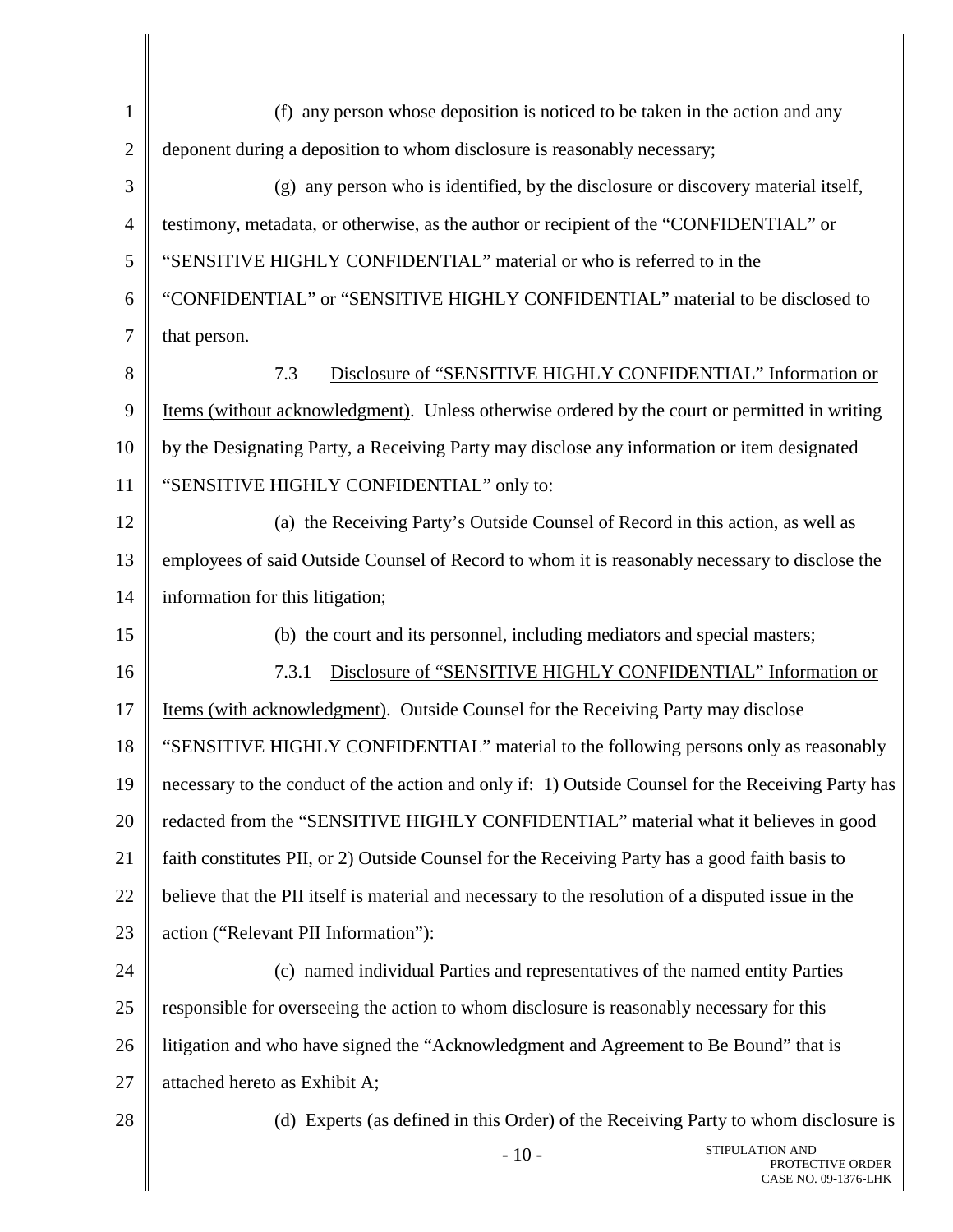- 1  $\mathfrak{D}$ 3 4 5 6 7 8 9 10 11 12 13 14 15 16 17 18 reasonably necessary for this litigation and who have signed the "Acknowledgment and Agreement to Be Bound" that is attached hereto as Exhibit A; (e) court reporters and their staff, professional jury or trial consultants, and Professional Vendors to whom disclosure is reasonably necessary for this litigation and who have signed the "Acknowledgment and Agreement to Be Bound" that is attached hereto as Exhibit A; (f) any person whose deposition is noticed to be taken in the action and any deponent during a deposition to whom disclosure is reasonably necessary and who have signed the "Acknowledgment and Agreement to Be Bound" that is attached hereto as Exhibit A; (g) any person who is identified, by the disclosure or discovery material itself, testimony, metadata, or otherwise, as the author or recipient of the "CONFIDENTIAL" or "SENSITIVE HIGHLY CONFIDENTIAL" material or who is referred to in the "CONFIDENTIAL" or "SENSITIVE HIGHLY CONFIDENTIAL" material to be disclosed to that person. 7.3.2 Secondary Recipients. All Parties and persons or entities receiving "SENSITIVE HIGHLY CONFIDENTIAL" material through Outside Counsel under paragraph 7.3.1. ("Secondary Recipients") shall be provided with a copy of this Stipulated Protective Order, shall hold "SENSITIVE HIGHLY CONFIDENTIAL" material in strict compliance with this Stipulated Protective Order, and shall take appropriate measures to control and restrict access to
- 19 20 and/or use of such "SENSITIVE HIGHLY CONFIDENTIAL" material so as to limit the use and/or disclosure of such "SENSITIVE HIGHLY CONFIDENTIAL" material in this action to
- 21 those situations authorized in this Stipulated Protective Order and to prevent the unauthorized
- 22 disclosure of such "SENSITIVE HIGHLY CONFIDENTIAL" material.
- 23

7.4, 8-9. [Not used]

## 24 25 10. PROTECTED MATERIAL SUBPOENAED OR ORDERED PRODUCED IN OTHER LITIGATION

26 27 28 If a Receiving Party or a Secondary Recipient is served with a subpoena, discovery request, or a court ordered issued in another proceeding that seeks disclosure of any protected Material, that Receiving Party or Secondary Recipient must: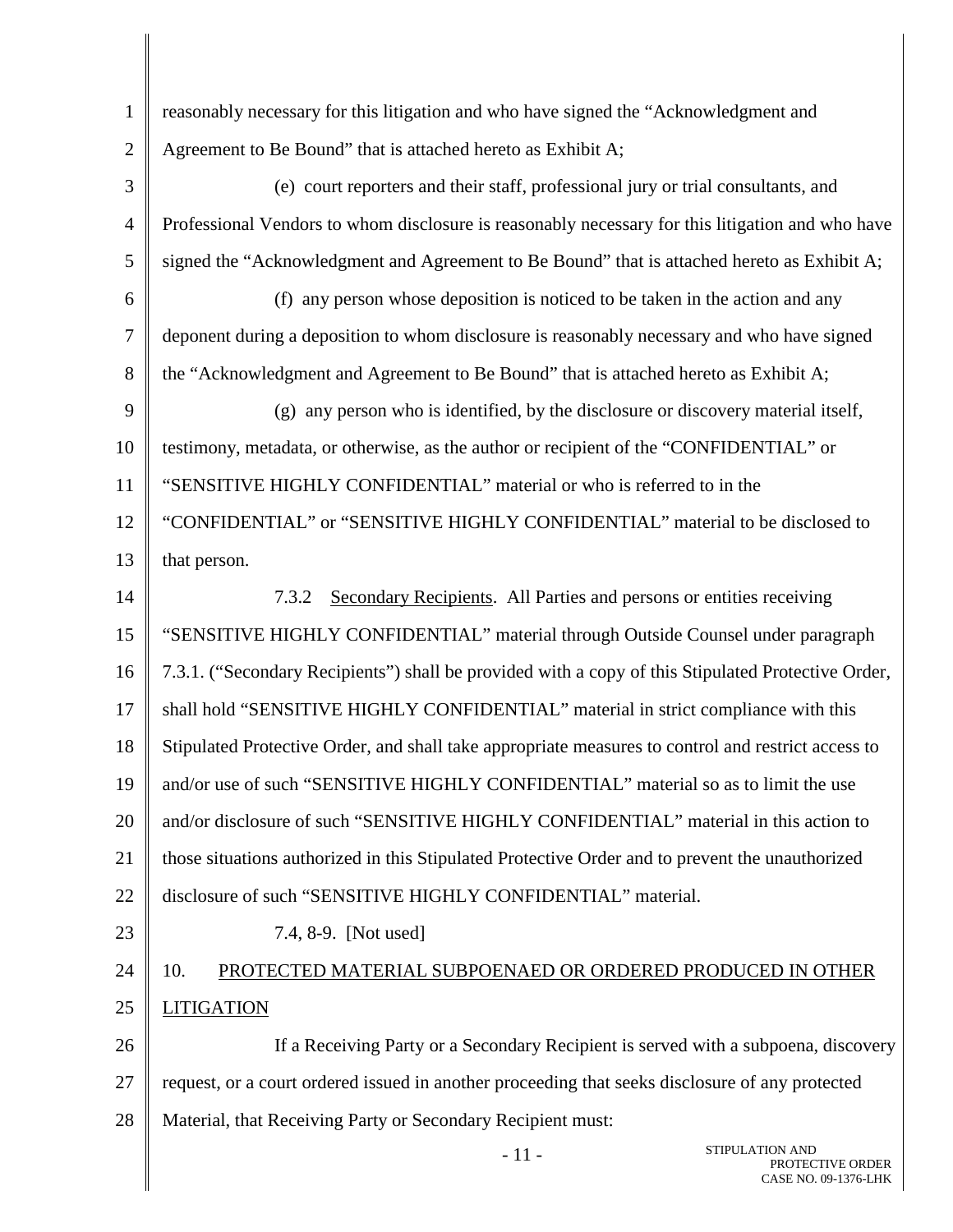1 2 3 4 5 6 7 8 9 10 11 12 13 14 15 16 17 18 19 20 21 22 23 24 25 26 27 28 - 12 - STIPULATION AND (a) notify in writing the Designating Party, as promptly as reasonably possible and, absent exceptional circumstances, within seven (7) days after receipt of the subpoena, but in any event such notice shall be given prior to any voluntary production of protected material. Such notification shall include a copy of the subpoena or court order; (b) notify in writing the party who caused the subpoena, discovery request, or order to issue in the other proceeding that some or all of the material covered by the subpoena, discovery request, or order is subject to this Stipulated Protective Order, as promptly as reasonably possible and, absent exceptional circumstances, within seven (7) days after receipt of the subpoena, but in any event such notice shall be given prior to any voluntary production of Protected Material; (c) cooperate with respect to all reasonable procedures sought to be pursued by the Designating Party whose Protected Material may be affected. If the Designating Party timely seeks a protective order, the Party served with the subpoena, discovery request, or court order shall not produce any information designated in this action as "CONFIDENTIAL" or "SENSITIVE HIGHLY CONFIDENTIAL" before a determination by the court from which the subpoena or order issued, unless the Party has obtained the Designating Party's permission. The Designating Party shall bear the burden and expense of seeking protection in that forum of the Protected Material -- and nothing in these provisions should be construed as authorizing or encouraging a Receiving Party or Secondary Recipient in this action to disobey a lawful directive from another court. 11. A NON-PARTY'S PROTECTED MATERIAL SOUGHT TO BE PRODUCED IN THIS LITIGATION (a) The terms of this Stipulated Protective Order are applicable to information produced by a Non-Party in this action and designated as "CONFIDENTIAL" or "SENSITIVE HIGHLY CONFIDENTIAL" by the Non-Party or a Party. A Party may designate such Protected Material as "CONFIDENTIAL" or "SENSITIVE HIGHLY CONFIDENTIAL" for purposes of this Stipulated Protective Order by delivering written notice of such designation to the Parties within thirty (30) days of receipt by counsel for the Designating Party of the Non-Party's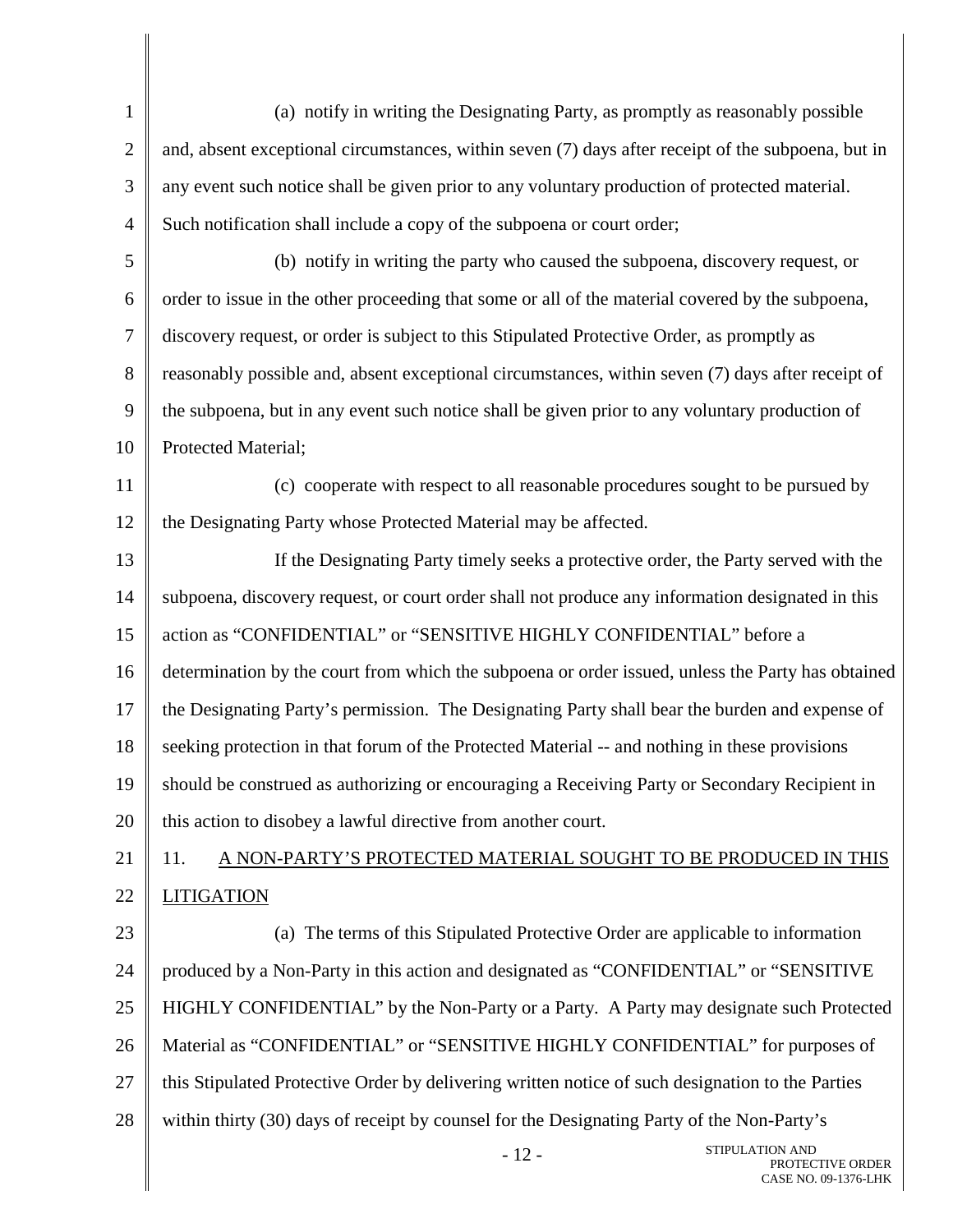| $\mathbf{1}$   | production of such Protected Material. All documents produced by a Non-Party in the action            |
|----------------|-------------------------------------------------------------------------------------------------------|
| $\overline{2}$ | shall be treated as "SENSITIVE HIGHLY CONFIDENTIAL" material until the expiration of the              |
| 3              | thirtieth day after receipt of that production by counsel for the Party making the designation.       |
| 4              | Information produced by Non-Parties in connection with this litigation is protected by the            |
| 5              | remedies and relief provided by this Order. Nothing in these provisions should be construed as        |
| 6              | prohibiting a Non-Party from seeking additional protections.                                          |
| 7              | (b) In the event that a Party is required, by a valid discovery request, to produce a                 |
| 8              | Non-Party's "CONFIDENTIAL" or "SENSITIVE HIGHLY CONFIDENTIAL" information in                          |
| 9              | its possession, and the Party is subject to an agreement with the Non-Party not to produce the        |
| 10             | "CONFIDENTIAL" or "SENSITIVE HIGHLY CONFIDENTIAL" information, then the Party                         |
| 11             | shall:                                                                                                |
| 12             | 1. promptly notify in writing the Requesting Party and the Non-Party that                             |
| 13             | some or all of the information requested is subject to a confidentiality agreement with a Non-        |
| 14             | Party;                                                                                                |
| 15             | 2. promptly provide the Non-Party with a copy of the Stipulated Protective                            |
| 16             | Order in this litigation, the relevant discovery request(s), and a reasonably specific description of |
| 17             | the information requested, and                                                                        |
| 18             | 3. make the information requested available for inspection by the Non-                                |
| 19             | Party.                                                                                                |
| 20             | (c) If the Non-Party fails to object or seek a protective order from this court within                |
| 21             | 14 days of receiving the notice and accompanying information, the Receiving Party may produce         |
| 22             | the Non-Party's confidential information responsive to the discovery request. If the Non-Party        |
| 23             | timely seeks a protective order, the Receiving Party shall not produce any information in its         |
| 24             | possession or control that is subject to the confidentiality agreement with the Non-Party before a    |
| 25             | determination by the court. Absent a court order to the contrary, the Non-Party shall bear the        |
| 26             | burden and expense of seeking protection in this court of its Protected Material.                     |
| 27             | 12.<br>UNAUTHORIZED DISCLOSURE OF PROTECTED MATERIAL                                                  |
| 28             |                                                                                                       |
|                | STIPULATION AND<br>12                                                                                 |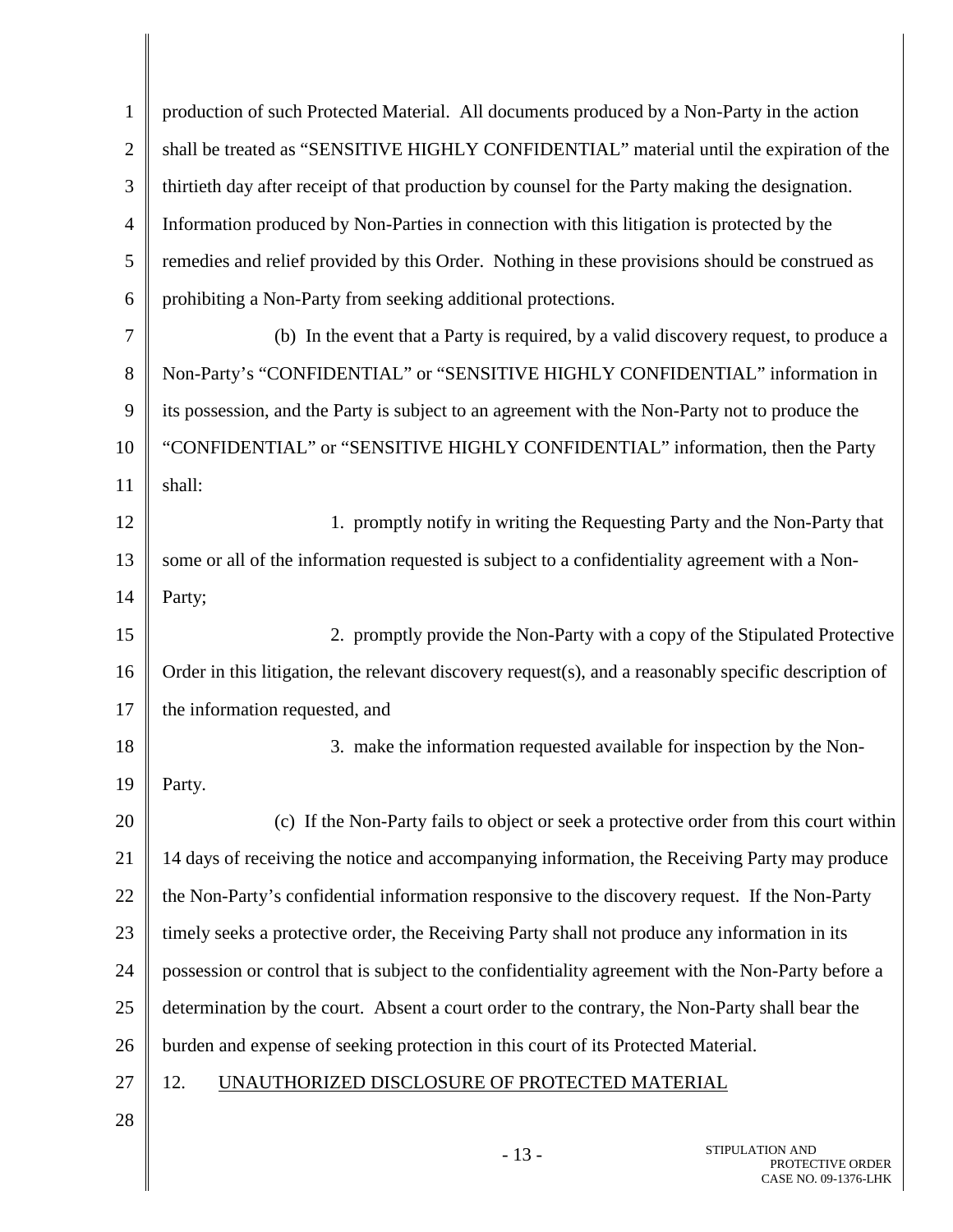1 2 3 4 5 6 7 8 9 10 11 12 13 14 15 16 17 18 19 20 21 22 23 24 25 26 27 28 12.1 If Protected Material is disclosed to or comes into the possession of any person other than in a manner authorized in this Stipulated Protected Order, whether intentionally, negligently, or inadvertently ("Unauthorized Disclosure"), the Receiving Party or Secondary Recipient from whose possession, custody or control the Protected Material was obtained shall, upon discovery of any Unauthorized Disclosure, immediately inform the Producing Party of all pertinent facts relating to the Unauthorized Disclosure and the nature and extent of the Protected Material involved. If an Unauthorized Disclosure occurs, the Receiving Party and Secondary Recipient(s) shall take all necessary and appropriate actions to retrieve physically or otherwise control all Protected Material that was part of the Unauthorized Disclosure and to prevent further disclosure by each and every unauthorized person who may have received such Protected Material. 12.2 If an Unauthorized Disclosure of "SENSITIVE HIGHLY CONFIDENTIAL" material occurs, the Producing Party shall be responsible for determining, within its sole discretion, whether notification of law enforcement and/or regulatory authorities is appropriate and for providing any such notification. At the request of the Producing Party, the Receiving Party and Secondary Recipient(s) shall cooperate and provide information so that the Producing Party can make such determination, provide such notice, and comply with the Producing Party's obligations following such notice. 13. INADVERTENT PRODUCTION OF PRIVILEGED OR OTHERWISE PROTECTED MATERIAL 13.1 The Parties agree that Federal Rule of Civil Procedure 26(b)(5)(B) and Federal Rules of Evidence 502(b) apply with respect to inadvertent production and claims of privilege. Upon written request of a Producing Party made within fourteen (14) days of discovery that an inadvertent or mistaken production of information subject to a claim of privilege has occurred, the 1) Receiving Party shall, within fourteen (14) days after receipt of the written request, 1) return, sequester, or destroy the specified information and any copies it has, 2) not use or disclose the information until the claim is resolved; 3) take reasonable steps to retrieve the information from any Secondary Recipients who were sent such information or notify any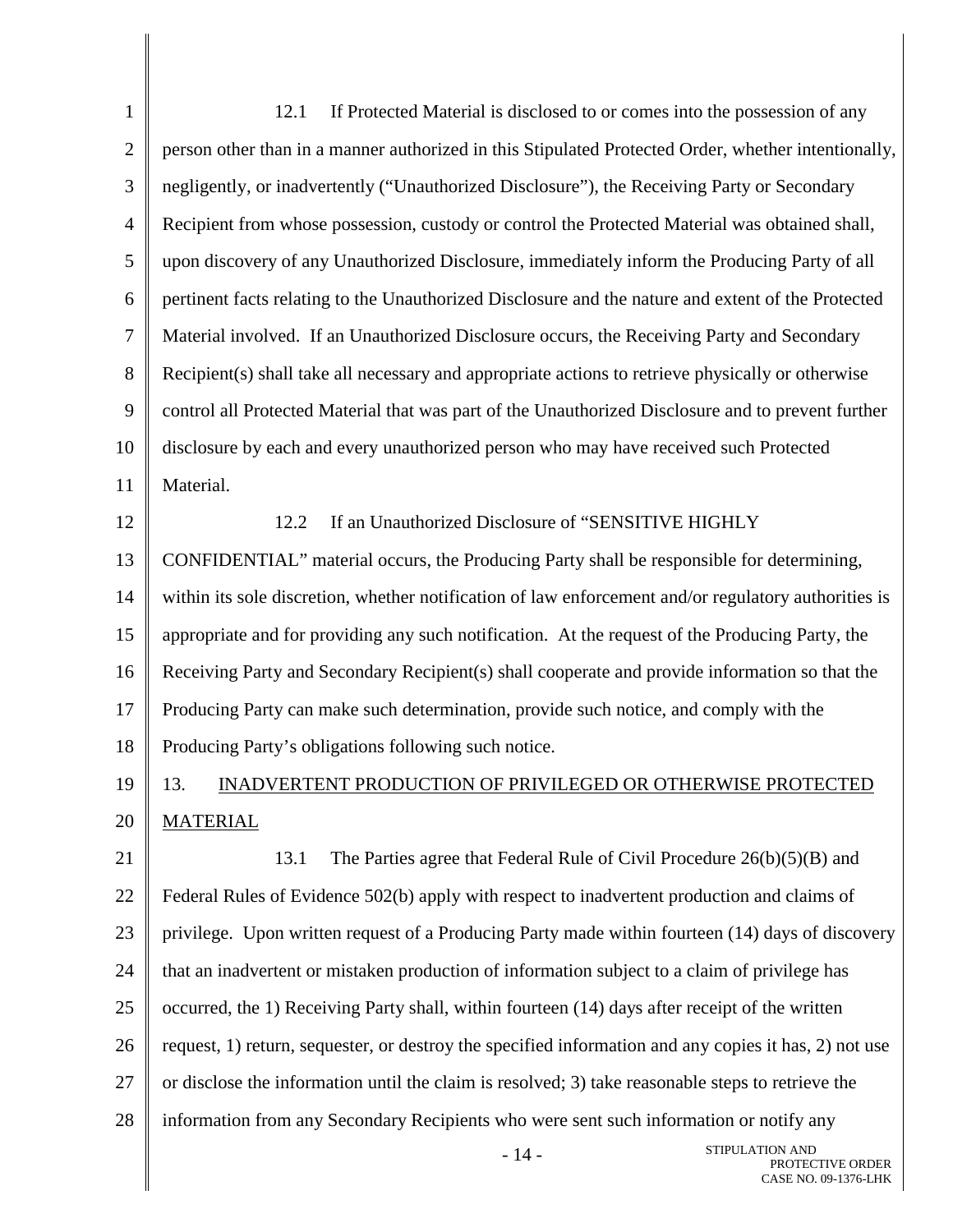1  $\mathfrak{D}$ 3 4 5 6 7 8 9 10 11 12 13 14 15 16 17 18 19 20 21 22 23 24 25 26 27 28 STIPULATION AND Secondary Recipients of their obligation to return, sequester, or destroy all such documents; and 4) may promptly present the information to the Court under seal for a determination of the claim. 13.2 If a Producing Party inadvertently produces Protected Material without being marked as such, the Producing Party or a Designating Party may designate such material as "CONFIDENTIAL" or "SENSITIVE HIGHLY CONFIDENTIAL" by delivering written notice of such designation and properly marked copies of such Protected Material to the Receiving Parties promptly after discovering that the Protected Material was inadvertently produced without the "CONFIDENTIAL" or "SENSITIVE HIGHLY CONFIDENTIAL" marking. Such Protected Material will thereafter be treated as "CONFIDENTIAL" or "SENSITIVE HIGHLY CONFIDENTIAL." 14. MISCELLANEOUS 14.1 Right to Further Relief. Nothing in this Order abridges the right of any person to seek its modification by the court in the future, or prevents the parties from agreeing or seeking to waive the provisions or protections of this Stipulated Protective Order with respect to any particular Protected Material. 14.2 Right to Assert Other Objections. By stipulating to the entry of this Stipulated Protective Order no Party waives any right it otherwise would have to object to disclosing or producing any information or item on any ground not addressed in this Stipulated Protective Order. Similarly, no party waives any right to object on any ground to use in evidence of any of the material covered by this Stipulated Protective Order. 14.3 [Not used] 14.4 Filing Protected Material. Without written permission from the Designating Party or a court order secured after appropriate notice to all interested persons, a Party may not file in the public record in this action any Protected Material. A Party that seeks to file under seal any Protected Material must comply with Civil Local Rule 79-5. Protected Material may only be filed under seal pursuant to a court order authorizing the sealing of the specific Protected Material at issue. Pursuant to Civil Local Rule 79-5, a sealing order will issue only upon a request establishing that the Protected Material at issue is privileged, protectable as a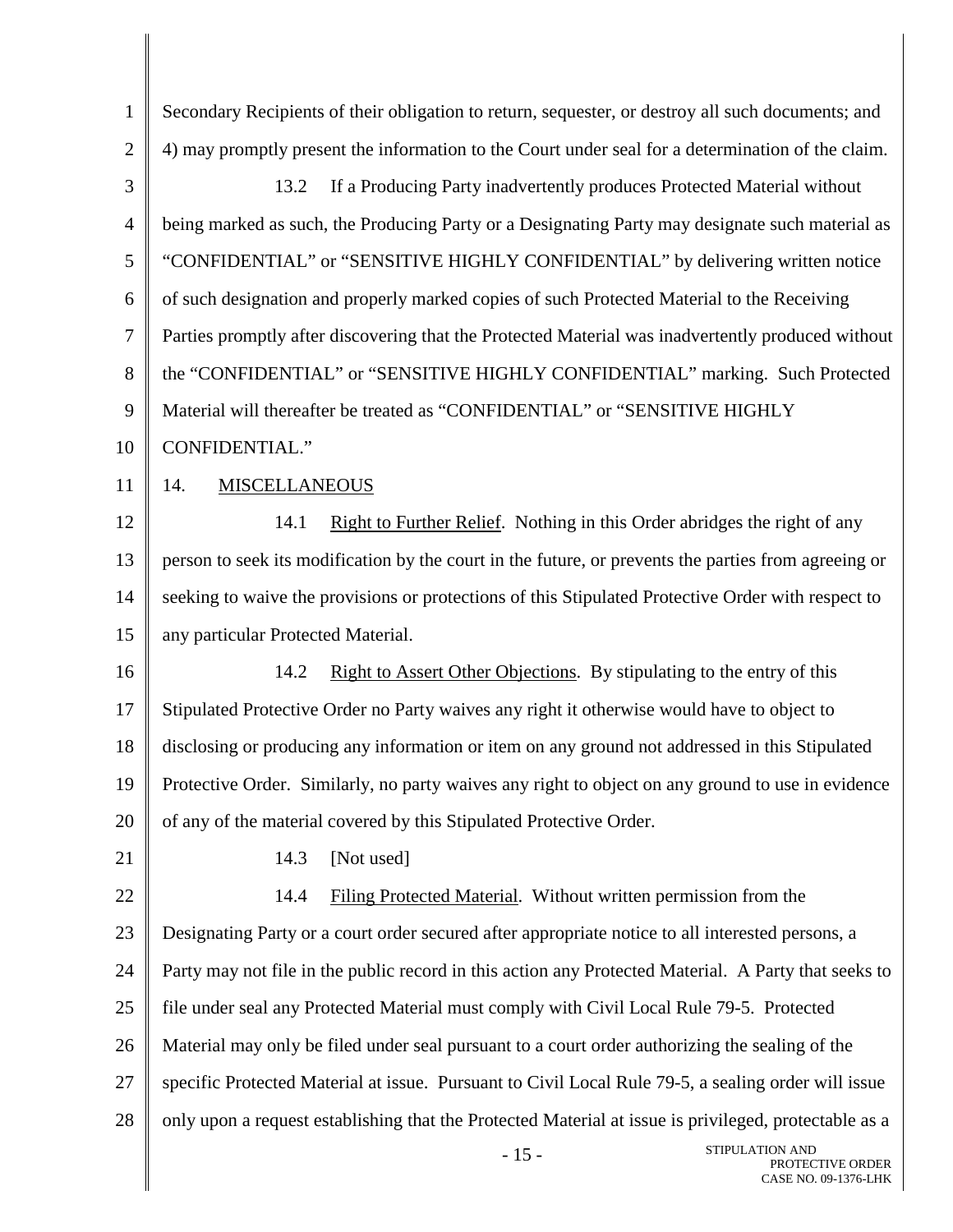1 2 3 4 5 6 trade secret, or otherwise entitled to protection under the law. The Parties agree to consent to the filing of any application or motion to file documents under seal concerning any Protected Material, without waiving any objections to the relevance, admissibility or designation of such material. The Court shall allow the parties to file an application or motion to file documents under seal simultaneously with the filing of motions, memoranda, or affidavits containing Protected Material.

7 8 9 10 11 12 13 14 15 14.5 Use In Open Court. "CONFIDENTIAL" or "SENSITIVE HIGHLY CONFIDENTIAL" material may be used in any court proceeding in this action as evidence, if otherwise permissible, at any hearing or on appeal, without violation of this Stipulated Protective Order, but only if counsel has a good faith basis to believe that such Protected Material is relevant to a disputed issue before the Court. Protected Material shall not lose its status as "CONFIDENTIAL" or "SENSITIVE HIGHLY CONFIDENTIAL" material through such use, and nothing in this Stipulated Protective Order precludes a Party from seeking relief or an appropriate protective order from the Court to maintain the confidentiality of Protected Material used in open court.

16 17 18 19 20 21 22 23 24 25 26 14.6 Effect of Entry of Order. The Court's "so ordering" of this Stipulated Protective Order shall mean that 1) the Court has found that the need for discovery in this case outweighs affected individuals' privacy interests, such that good cause exists to disclose "SENSITIVE HIGHLY CONFIDENTIAL" material as set forth in this Stipulation; 2) the Producing Party's compliance with this Stipulated Protective Order shall satisfy and shall constitute compliance with the Producing Party's obligations under the Gramm-Leach-Bliley Act and the Fair Credit Reporting Act, including any rules or regulations promulgated thereunder, and 3) the disclosure of any "SENSITIVE HIGHLY CONFIDENTIAL" material in this action pursuant to this Stipulated Protective Order shall constitute disclosure pursuant to 15 U.S.C.  $\S$  6802(e)(8), 16 C.F.R.  $\S$  313.15(a)(7)(iii), and 15 U.S.C.  $\S$  1681b(a)(1). 14.7 Future Production. The Parties agree that Lead Plaintiffs' First Request for

27 28 Production of Documents directed to the Wells Fargo Defendants shall be deemed not to include a request to produce or identify any responsive material or information that is arguably prohibited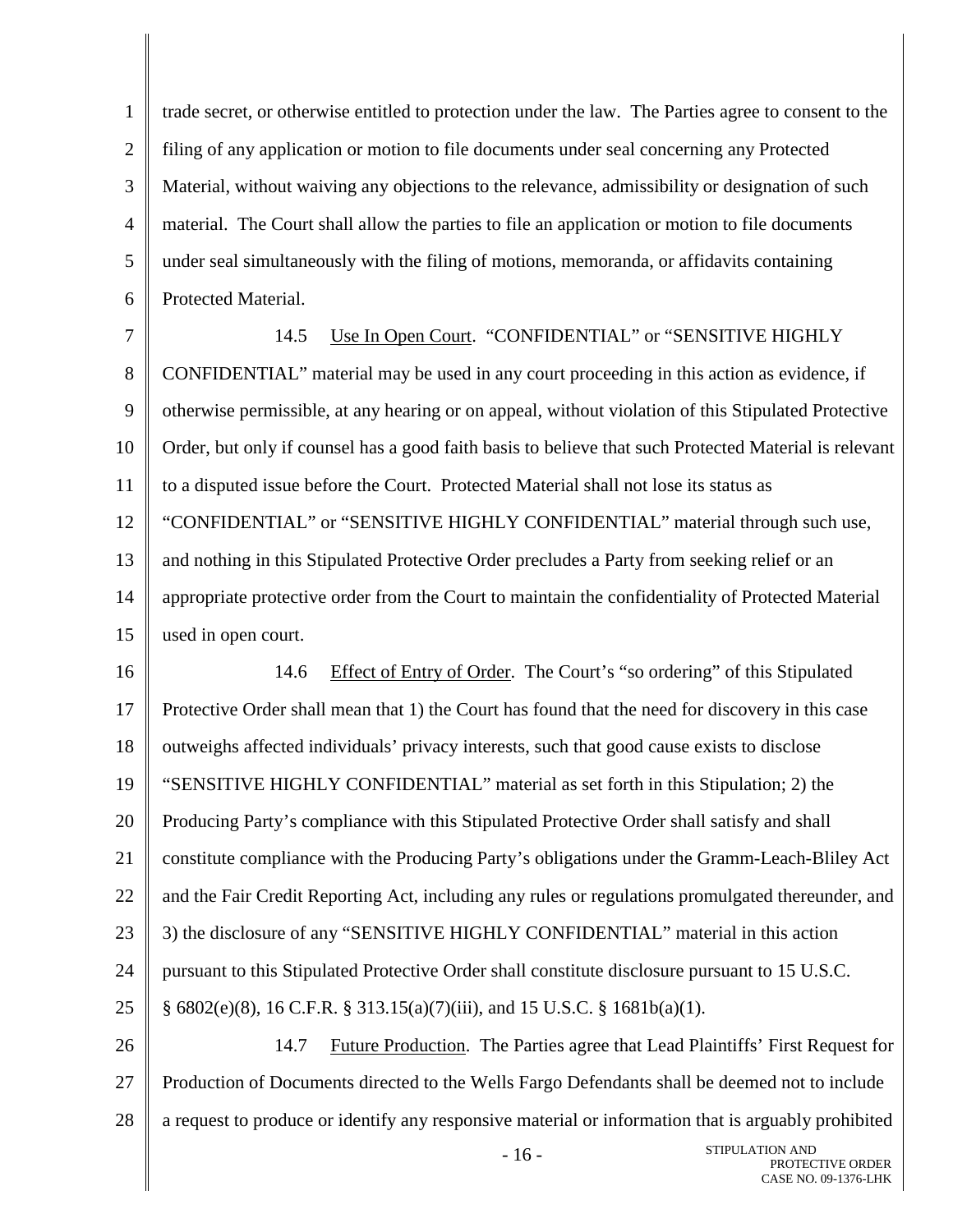1 2 3 4 by law from being disclosed or identified under 31 U.S.C.  $\S$  5318(g), 31 CFR  $\S$  103.18(e), 12 CFR § 4.37(b) or any similar law, regulation, rule or court order. Lead Plaintiffs reserve their rights to seek the identification of such material or information and to include and/or move to compel production of such material or information in the future.

5

## 15. FINAL DISPOSITION

6 7 8 9 10 11 12 13 14 15 16 17 18 19 20 Within 60 days after the final disposition of this action, as defined in paragraph 4, each Receiving Party and Secondary Recipient shall use commercially reasonable efforts to return or destroy (at the option of the person in receipt of the Protected Material), and certify that fact to Counsel for the Producing Party. To the extent that Counsel for a Receiving Party has provided "SENSITIVE HIGHLY CONFIDENTIAL" material to Secondary Recipients, such Counsel shall direct those Secondary Recipients to destroy all such material in those Secondary Recipients' possession, custody or control, such Secondary Recipients shall certify to Counsel for that Receiving Party that such material has been destroyed, and Counsel for the Receiving Party shall confirm that receipt to Outside Counsel for the Producing Party. Notwithstanding this provision, Counsel are entitled to retain an archival copy of all pleadings, motion papers, trial, deposition, and hearing transcripts, legal memoranda, correspondence, deposition and trial exhibits, expert reports, attorney work product, and consultant and expert work product, even if such materials contain Protected Material. Any such archival copies that contain or constitute Protected Material remain subject to this Stipulated Protective Order as set forth in Section 4 (DURATION).

21 22 23 24 25 26 27 28 Dated: December 1, 2010 MUNGER, TOLLES & OLSON LLP MARC T.G. DWORSKY Marc.Dworsky@mto.com 355 South Grand Avenue, 35th Floor Los Angeles, CA 90071-1560 Tel: (213) 683-9100<br>Fax: (213) 687-3702  $(213)$  687-3702 JEROME C. ROTH Jerome.Roth@mto.com DAVID H. FRY David.Fry@mto.com JENNY H. HONG Jenny.Hong@mto.com CAROLYN V. ZABRYCKI Carolyn.Zabrycki@mto.com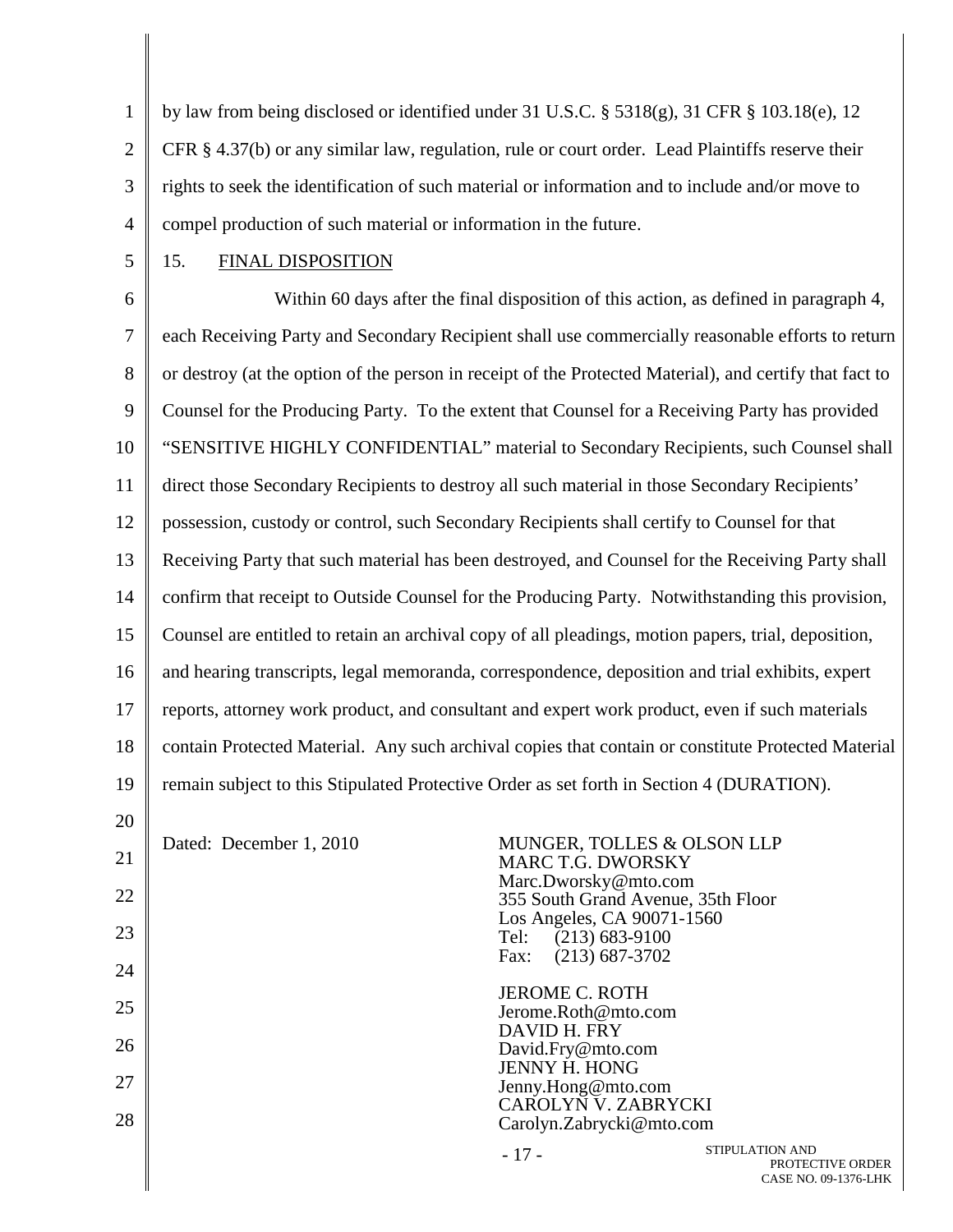| 1              |                         | 560 Mission Street, 27th Floor                                                                   |
|----------------|-------------------------|--------------------------------------------------------------------------------------------------|
| $\overline{c}$ |                         | San Francisco, CA 94105-2907<br>Tel:<br>$(415)$ 512-4000                                         |
| 3              |                         | Fax:<br>$(415)$ 512-4077                                                                         |
| 4              |                         | /s/ Jenny H. Hong<br>JENNY H. HONG                                                               |
| 5              |                         |                                                                                                  |
| 6              |                         | Attorneys for the Wells Fargo Defendants and the<br><b>Individual Defendants</b>                 |
| $\tau$         |                         |                                                                                                  |
| 8              | Dated: December 1, 2010 | PILLSBURY WINTHROP SHAW PITTMAN LLP<br><b>BRUCE A. ERICSON</b><br>bruce.ericson@pillsburylaw.com |
| 9<br>10        |                         | <b>ANDREW J. LANPHERE</b><br>andrew.lanphere@pillsburylaw.com                                    |
| 11             |                         | 50 Fremont Street<br>Post Office Box 2880                                                        |
|                |                         | San Francisco, CA 94120-7880<br>Tel:<br>$(415)$ 983-1560                                         |
| 12             |                         | Fax:<br>$(415)$ 983-1200                                                                         |
| 13             |                         | /s/ Bruce A. Ericson                                                                             |
| 14             |                         | <b>BRUCE A. ERICSON</b>                                                                          |
| 15             |                         | Attorneys for the Underwriter Defendants                                                         |
| 16             | Dated: December 1, 2010 | FRIED, FRANK, HARRIS, SHRIVER                                                                    |
| 17             |                         | & JACOBSON LLP<br>William G. McGuinness (pro hac vice)                                           |
| 18             |                         | william.mcguinness@friedfrank.com<br>Stephanie J. Goldstein (pro hac vice)                       |
| 19             |                         | stephanie.goldstein@friedfrank.com<br>Shahzeb Lari (pro hac vice)                                |
| 20             |                         | Shahzeb.Lari@friedfrank.com                                                                      |
| 21             |                         | One New York Plaza<br>New York, New York 10004                                                   |
| 22             |                         | $(212)$ 859-8000<br>Telephone:<br>Facsimile:<br>$(212)$ 859-4000                                 |
| 23             |                         | /s/ Shahzeb Lari                                                                                 |
| 24             |                         | <b>SHAHZEB LARI</b>                                                                              |
| 25             |                         | Attorneys for the Underwriter Defendants                                                         |
| 26             |                         |                                                                                                  |
| 27             | Dated: December 1, 2010 | <b>BERNSTEIN LITOWITZ BERGER</b><br>& GROSSMANN LLP                                              |
| 28             |                         | STIPULATION AND<br>$-18-$<br>PROTECTIVE ORDER                                                    |
|                |                         | CASE NO. 09-1376-LHK                                                                             |

 $\parallel$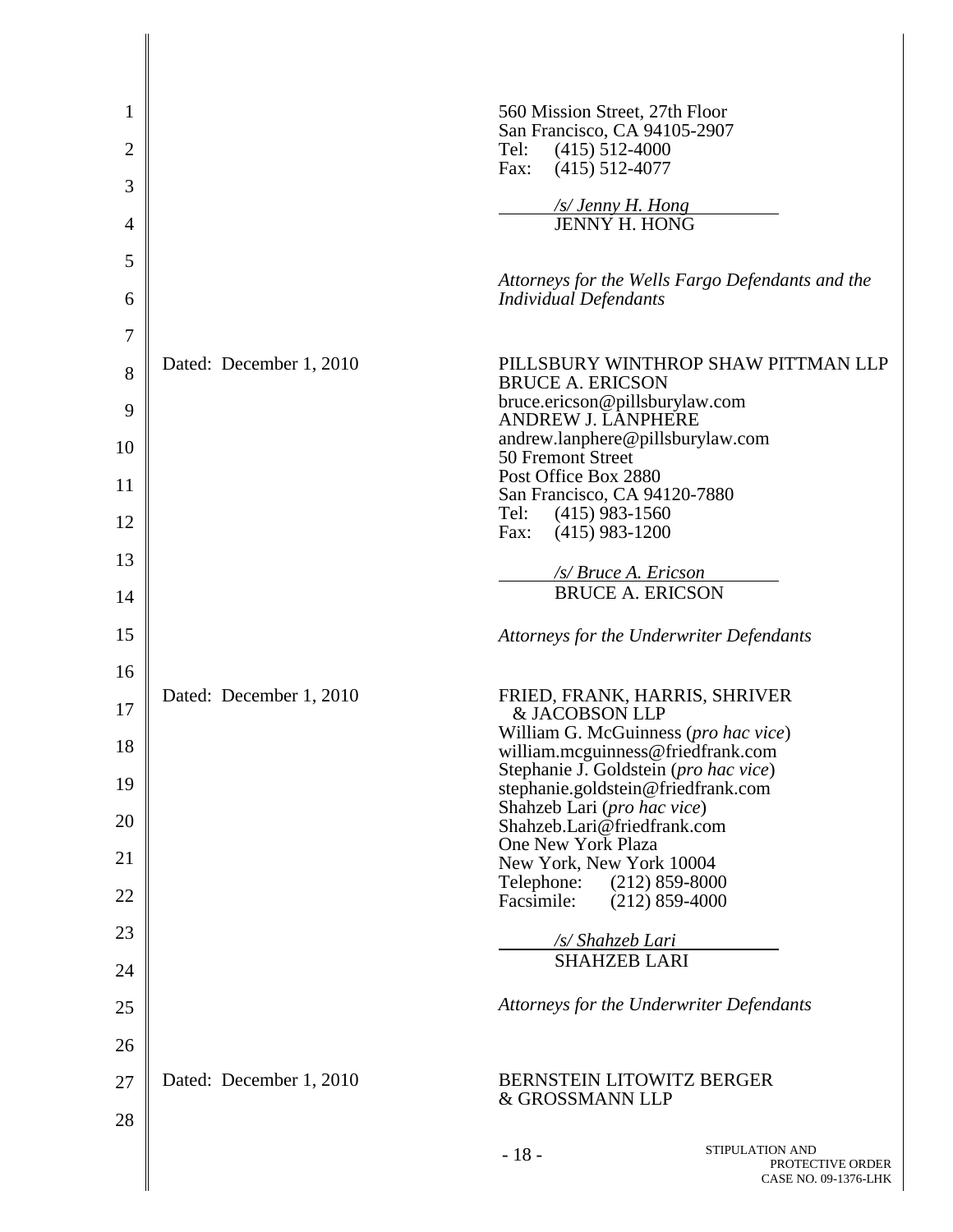| 1              | DAVID R. STICKNEY                                                                                |  |
|----------------|--------------------------------------------------------------------------------------------------|--|
| $\overline{c}$ | <b>TIMOTHY A. DeLANGE</b><br><b>MATTHEW P. JUBENVILLE</b>                                        |  |
| 3              | <b>TAKEO A. KELLAR</b><br><b>JONATHAN D. USLANER</b>                                             |  |
| $\overline{4}$ | 12481 High Bluff Drive, Suite 300<br>San Diego, CA 92130                                         |  |
| 5              | $(858)$ 793-0070<br>Tel:<br>$(858)$ 793-0323<br>Fax:                                             |  |
| 6              | /s/Timothy A. DeLange<br>TIMOTHY A. DeLANGE                                                      |  |
| 7              |                                                                                                  |  |
| 8              | Lead Counsel for the Class                                                                       |  |
| 9              |                                                                                                  |  |
| 10             |                                                                                                  |  |
| 11             | Filer's Attestation: Pursuant to General Order No. 45, Section X(B), regarding                   |  |
| 12             | signatures, I attest under penalty of perjury that concurrence in the filing of the document has |  |
| 13             | been obtained from each of the other signatories listed above.                                   |  |
| 14             |                                                                                                  |  |
| 15             | /s/ Jenny H. Hong<br>JENNY H. HONG                                                               |  |
| 16             |                                                                                                  |  |
| 17             |                                                                                                  |  |
| 18             |                                                                                                  |  |
| 19             | <b>ORDER</b>                                                                                     |  |
| 20             | PURSUANT TO STIPULATION, IT IS SO ORDERED.                                                       |  |
| 21             | Pare S. Aund<br>DATED: April 20, 2011                                                            |  |
| 22             | THE HONORABLE PAUL S. GREWAL<br>United States District Court Magistrate Judge                    |  |
| 23             |                                                                                                  |  |
| 24             |                                                                                                  |  |
| 25             |                                                                                                  |  |
| 26             |                                                                                                  |  |
| 27             |                                                                                                  |  |
| 28             |                                                                                                  |  |
|                | STIPULATION AND<br>$-19-$<br>PROTECTIVE ORDER<br>CASE NO. 09-1376-LHK                            |  |